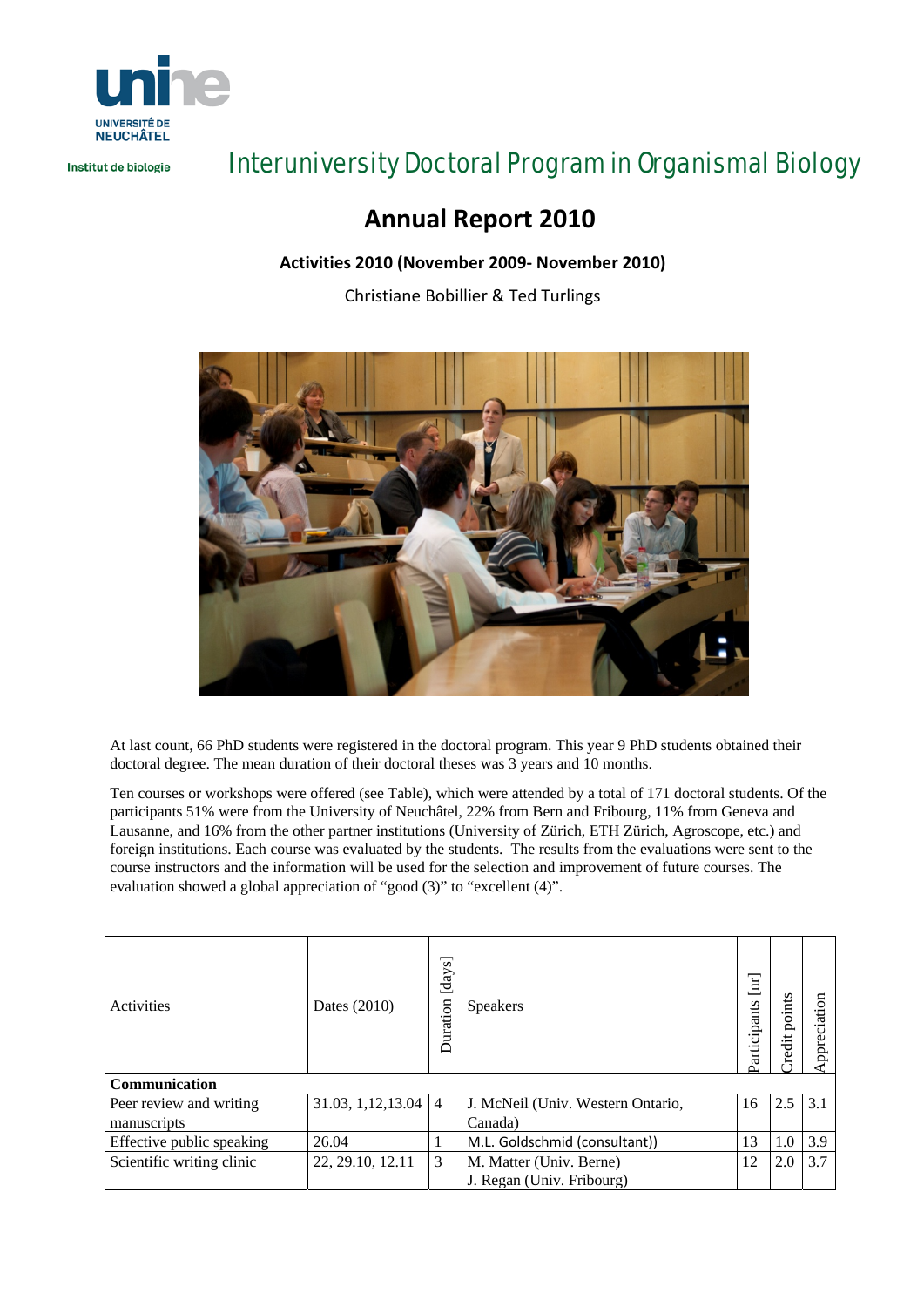| Planning a career strategy -    | 24-25.11       | 2              | P. Kraus (aht' intermediation)              | 16 | 1.0 | 3.6 |  |  |  |  |  |
|---------------------------------|----------------|----------------|---------------------------------------------|----|-----|-----|--|--|--|--|--|
| Part 2 Joint course with 3e     |                |                |                                             |    |     |     |  |  |  |  |  |
| cycle romand                    |                |                |                                             |    |     |     |  |  |  |  |  |
| <b>Research tools</b>           |                |                |                                             |    |     |     |  |  |  |  |  |
| An introduction to microarray   | 23-25.03       | 3              | F. Schütz and N. Houhou (Swiss Institute)   | 19 | 1.5 | 3.5 |  |  |  |  |  |
| analysis                        |                |                | of Bioinformatics, Lausanne)                |    |     |     |  |  |  |  |  |
| Scanning electronic             | $3 - 5.05$     | 3              | M. Vlimant and C. Chappuis (Univ.           | 6  | 1.0 | 4.0 |  |  |  |  |  |
| microscopy (SEM)                |                |                | Neuchâtel)                                  |    |     |     |  |  |  |  |  |
| An introduction to the practice | 16,23,30.09,   | 6              | Diego Kuonen (Statoo consulting)            | 21 | 3.0 | 3.3 |  |  |  |  |  |
| of statistics using R           | 14,21.10, 4.11 |                |                                             |    |     |     |  |  |  |  |  |
| Scanning electronic             | $4 - 6.10$     | 3              | M. Vlimant and S. Kessler (Univ.            | 6  | 1.0 | 3.7 |  |  |  |  |  |
| microscopy (SEM)                |                |                | Neuchâtel)                                  |    |     |     |  |  |  |  |  |
| <b>Scientifics topic</b>        |                |                |                                             |    |     |     |  |  |  |  |  |
| Soil organisms as               | 17-18.06       | $\overline{c}$ | S. Adl (Dalhousie Univ., Canada)            | 33 | 0.5 | 3.1 |  |  |  |  |  |
| bioindicators: methods,         |                |                | B. Griffiths (Teagasc, Ireland)             |    |     |     |  |  |  |  |  |
| applications, and current       |                |                | E. Havlicek (Federal Office Environment)    |    | 1.0 |     |  |  |  |  |  |
| research priorities             |                |                | G. Imfeld (Univ. Strasbourg/ENGEES, F)      |    |     |     |  |  |  |  |  |
|                                 |                |                | S. James (Univ. Kansas, USA)                |    | 1.5 |     |  |  |  |  |  |
|                                 |                |                | J. R. van der Meer (Univ. Lausanne)         |    |     |     |  |  |  |  |  |
|                                 |                |                | F. Widmer (Agroscope ART)                   |    |     |     |  |  |  |  |  |
| Avoiding tragedies of the       | 9-10.09        | $\mathfrak{2}$ | M. Beckenkamp (Max Planck Inst, D)          | 29 | 1.0 | 3.5 |  |  |  |  |  |
| commons: an evolutionary        |                |                | R. Bergmüller (Univ. Neuchâtel)             |    |     |     |  |  |  |  |  |
| approach to human               |                |                | S. Gächter (Univ. Nottingham, UK)           |    |     |     |  |  |  |  |  |
| cooperation. Joint course with  |                |                | P. Hammerstein (Humboldt Univ. z.Berlin, D) |    |     |     |  |  |  |  |  |
| 3e cycle romand                 |                |                | L. Lehmann (Univ. Neuchâtel)                |    |     |     |  |  |  |  |  |
|                                 |                |                | D. Penn (K. Lorenz Inst. Ethology, Austria) |    |     |     |  |  |  |  |  |
|                                 |                |                | J. Stevens (Max Planck Inst. Human Dev., D) |    |     |     |  |  |  |  |  |
|                                 |                |                | C. Wedekind. Univ. Lausanne)                |    |     |     |  |  |  |  |  |

Table: Activities of the doctoral program 2010

#### Seminars

A series of seminars in ecology, evolution, and behaviour was offered during the spring and autumn term. The Ph.D. students had the opportunity to obtain a credit point by attending and write a short report on the seminar topics. Although the seminars attracted many Ph.D. students, only one of them registered for the extra credit point.

#### External activities

The doctoral program co-sponsored the SPSW Summer school "The global food crisis - how can plant sciences contribute?" 23-26 June in Mürren. Thirteen PhD students of the doctoral program attended the workshop.

#### Annual PhD students meeting 2010

The annual meeting of the doctoral program is organised by the PhD students themselves (this year, Jérôme Frei and Tom van Noort of the University of Neuchâtel). It took place on 19 April. Dik Heg (Univ. Bern), Jean-Luc Perret (Novartis) and W. A. Foster (Ohio State Univ., USA) were invited to give a talk. The latter could not attend due to the eruption of the volcano in Iceland and was replaced at the last minute by Patrick Guerin (Univ. Neuchâtel). A total of 54 PhD students attended the meeting. They presented the results of their research to their peers (7 oral presentations and 28 posters).

#### Mobility grants

Eight congress travel grants (total CHF 6000) were awarded, which gave the awardees an opportunity to present their results (poster or oral presentation) to an international audience. In addition, 8 requests for mobility grants were received and were granted (total CHF 8000), allowing the students to visit other laboratories to conduct experiments, learn techniques and/or discuss research results with experts in the field.

#### Global evaluation of the year 2010

The graph in the annexe provides a summary of the global evaluation made by the participants. The global questionnaire was sent to all registered Ph.D. students and those who ended their Ph.D. this year. It was completed by 50% of the students.